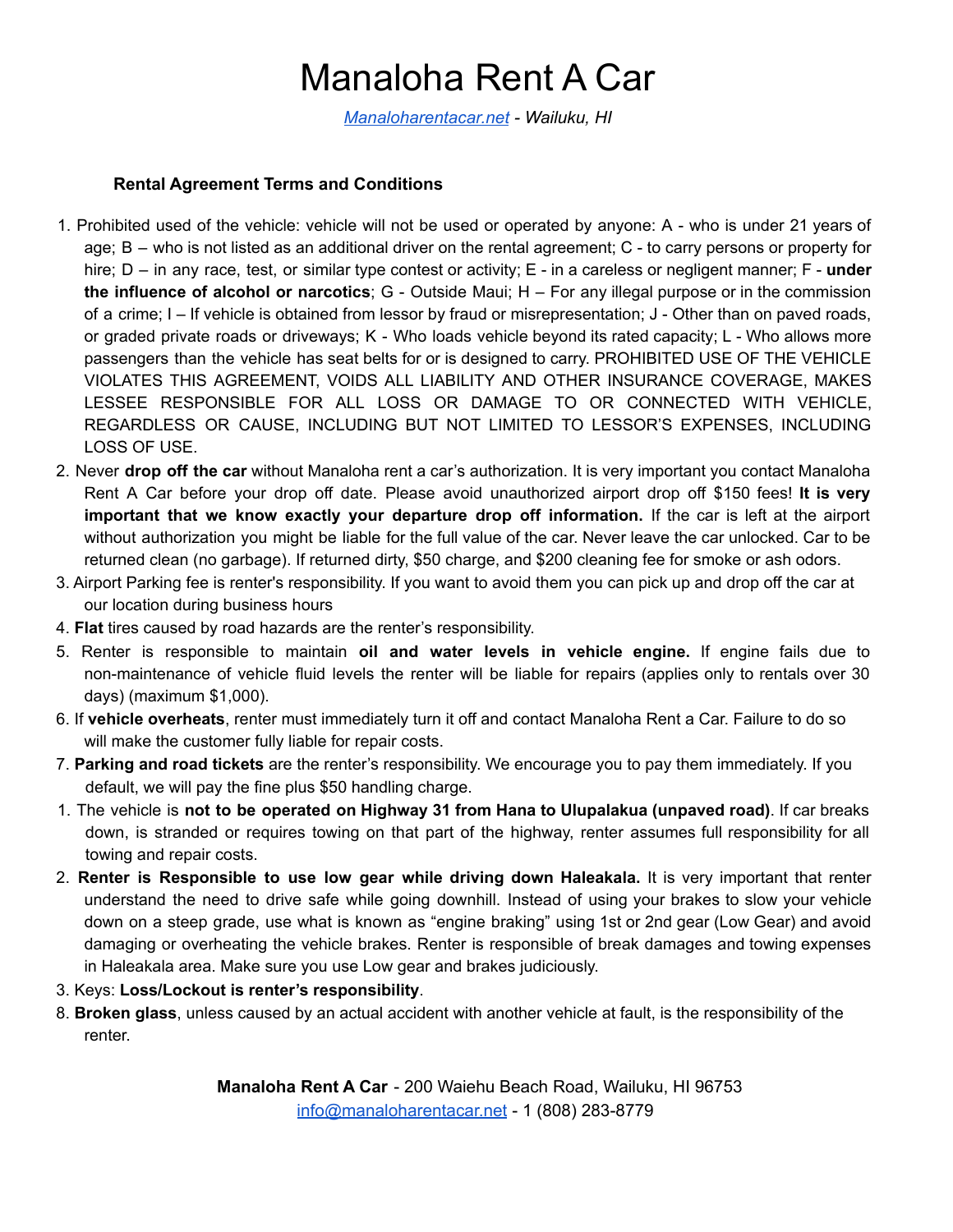## Manaloha Rent A Car

*Manaloharentacar.net - Wailuku, HI*

#### 9. **Unauthorized car drop-offs** incur a \$150 charge.

- 10. Vehicle **to be returned** to the specified location by date and time specified. There is no grace period for vehicle return. Any vehicle returned after the indicated return time will be charged to renter at the maximum daily rate.
- 11. Absolutely no refunds, except for repeated mechanical failure.
- 12. This contract subject to final audit and charges by the owner. Only persons listed on the agreement or otherwise authorized by law and above the age of twenty-one (21) may drive this vehicle. You are responsible for all collision damage to the vehicle even if someone else causes it or the cause is unknown. You are responsible for the cost of repair up to the value of the vehicle. You must return the vehicle to Manaloha rent a car location, on or before the indicated due back time, there will be additional fees if the vehicle is not returned as specified. Where permitted by law, you authorize us to process a credit card voucher (if applicable) in your name for all charges, including the full vehicle value of any vehicle not returned to us, all fines, towing, backing expenses, court costs, penalties, forfeitures or administrative fees that we incur for parking, traffic and other violations incurred by you during the rental period and to apply payments towards the charges in whatever order we deem necessary. Your signature below is considered made on the applicable credit card voucher. Renter understands that renter's car insurance and other applicable insurance coverage shall be primary, and subject to Hawaii law, Manaloha Rent a Car, **liability insurance is secondary**. These terms and conditions, the rental document signed by me, and a return record with computed charges, together constitute the rental agreement between myself and Manaloha Rent a Car. I rent from you, the car described in this rental document and I agree to the terms below, provided any such terms is not prohibited by Hawaii state law, in which case such law controls. "I", "me" and "my" refer to the person who signs this agreement. "You" and "your" refer to Manaloha Rent a Car Inc. Any changes in this agreement must be in writing and signed by both parties. 12). When I'll return the car. I'll return the car on the date noted on the rental agreement. I'll return it sooner on your demand.
- 13. **Where I'll return the car**. The car must be returned to our main lot. A rate charge or special charges may apply if returned to otherwise.
- 14. **Rental Charges**. I will pay for the length of time I rent the car at the rate indicated on the rental document. Daily charges apply to consecutive 24 hours periods starting at the hour and minute the rental begins. I will pay for all rental charges, taxes, and surcharges.
- 15. **Damage loss of car**. I understand and agree that if there is damage or loss to the car, I owe for all loss or damage to the car regardless of fault (unless the renters liability for ordinary negligence is prohibited by law) whether due to theft, collision, vandalism or any other cause except accidental fire, or explosion or natural causes. If the car is stolen or damaged, I will pay its retail fair market value before theft or damage less salvage unless Manaloha Rent a Car, repair cost plus the diminution of the car value after repairs is less and you are not required by law to salvage the car, in which case I will pay the later amount. I will also pay loss of use based on reasonable downtime or as specified by law, plus a towing and storage charges, all of which are also part of the loss. I'm responsible of the loss if I or an additional driver authorized or not: (1) abuse the car or violate prohibited use or operation; (2) driver recklessly or while under the influence of alcohol or controlled substance; (3) fail to promptly report an accident to police and Manaloha Rent a Car Inc.; (4) fail to complete an accident report; (5) obtained the car through fraud or misrepresentation; and (6) use the car for an illegal purpose. If my responsibility for the loss or damage is covered by my own insurance or my credit

**Manaloha Rent A Car** - 200 Waiehu Beach Road, Wailuku, HI 96753 info@manaloharentacar.net - 1 (808) 283-8779